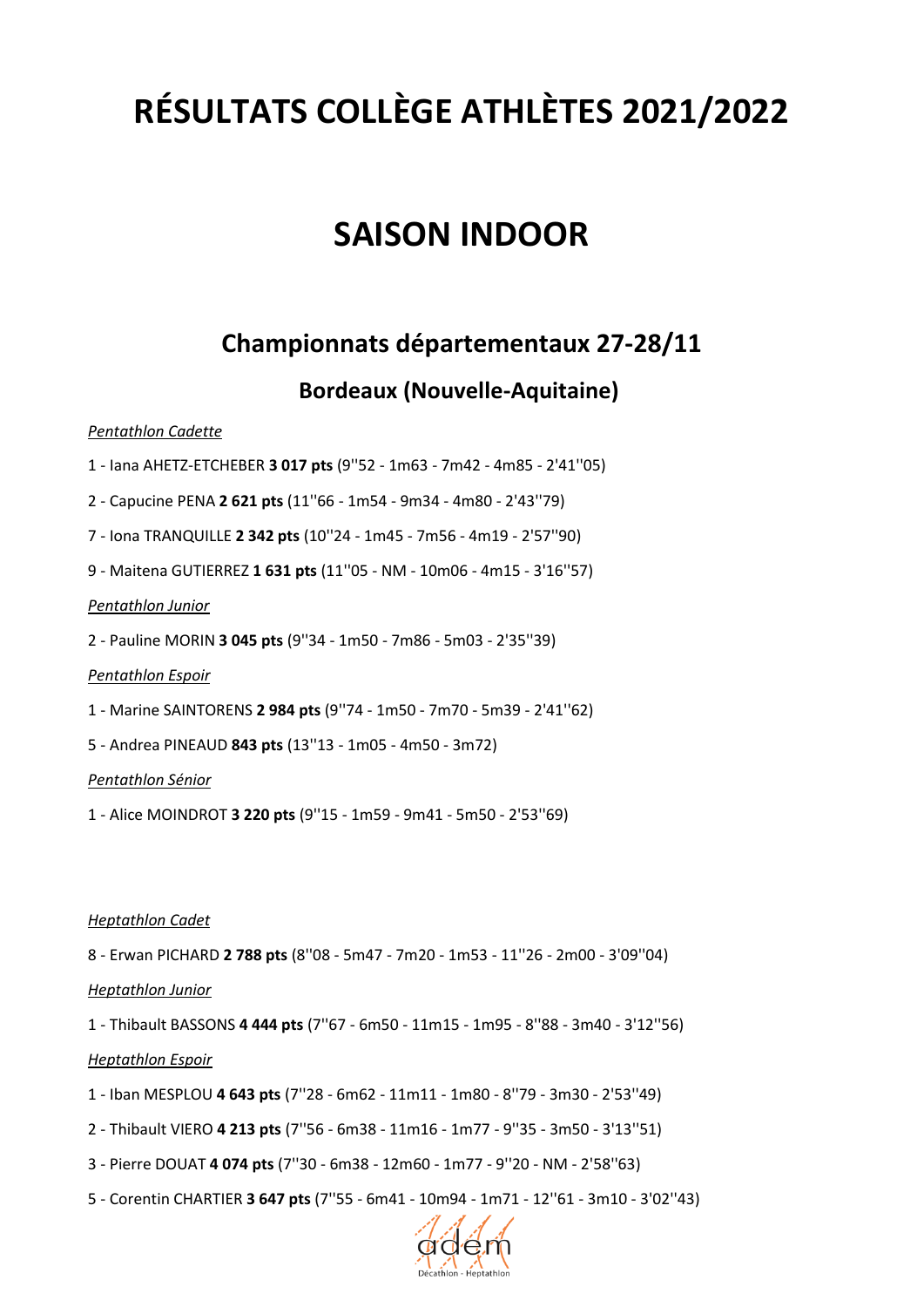/ - Gwenn LE MEINS **NM** (8''15 - 5m57 - 8m40 - DNS)

/ - Sébastien HALLO **NM**

/ - Jawad MLIH **NM**

#### *Heptathlon Sénior*

- 1 Adrien JANISSE **4 082 pts** (7''48 5m94 10m79 1m77 10''37 3m60 2'59''22)
- 2 Paul-André PARENT **3 855 pts** (7''55 5m72 9m71 1m68 10''01 3m40 3'02''57)
- 3 Mathias ROUANET **3 709 pts** (7''61 6m48 9m32 1m95 9''06 NM 3'29''80)
- 5 Theo MARCHE **3 374 pts** (7''47 6m18 10m49 1m65 DQ 2m90 2'59''15)
- 6 Pierre LAHARY **2 032 pts** (7''94 5m55 10m72 1m56 DNF NM DNF)

/ - Arthur PREVOST **NM** (7''13 - 6m77 - 10m35 - DNS)

# **Compétition départementale 18-19/12**

### **Fronton (Occitanie)**

#### *Pentathlon Cadette*

- 2 Capucine PENA **2 937 pts** (9''61 1m49 9m47 4m68 2'40''20)
- 3 Iana AHETZ-ETCHEBER **2 885 pts** (9''51 1m55 6m98 4m74 2'39''60)
- 15 Iona TRANQUILLE **1 984 pts** (10''24 1m37 7m75 NM 2'51''09)

#### *Pentathlon Junior / Espoir / Sénior*

- 2 Pauline MORIN **3 151 pts** (9''54 1m55 8m14 5m23 2'34''16)
- 7 Marine SAINTORENS **2 780 pts** (9''75 1m55 7m24 5m03 2'53''68)
- 14 Alice MOINDROT **2 070 pts** (9''32 NM 9m86 5m52 DNF)

#### *Heptathlon Junior*

- 2 Thibault BASSONS **4 160 pts** (7''69 6m18 11m11 1m80 9''01 3m00 3'06''76) *Heptathlon Espoir / Sénior*
- 4 Thibault VIERO **4 225 pts** (7''55 6m42 10m83 1m74 9''27 3m70 3'16''18)
- 5 Mathias ROUANET **4 007 pts** (7''73 6m52 8m74 1m95 9''27 2m90 3'20''50)
- 8 Paul-André PARENT **3 884 pts** (7''48 5m89 9m96 1m62 10''19 3m40 2'58''84)
- 11 Theo MARCHE **2 791 pts** (7''45 6m00 9m82 1m74 13''33 2m90 DNF)
- / Iban MESPLOU **NM** (DNF DNS DNS NM)

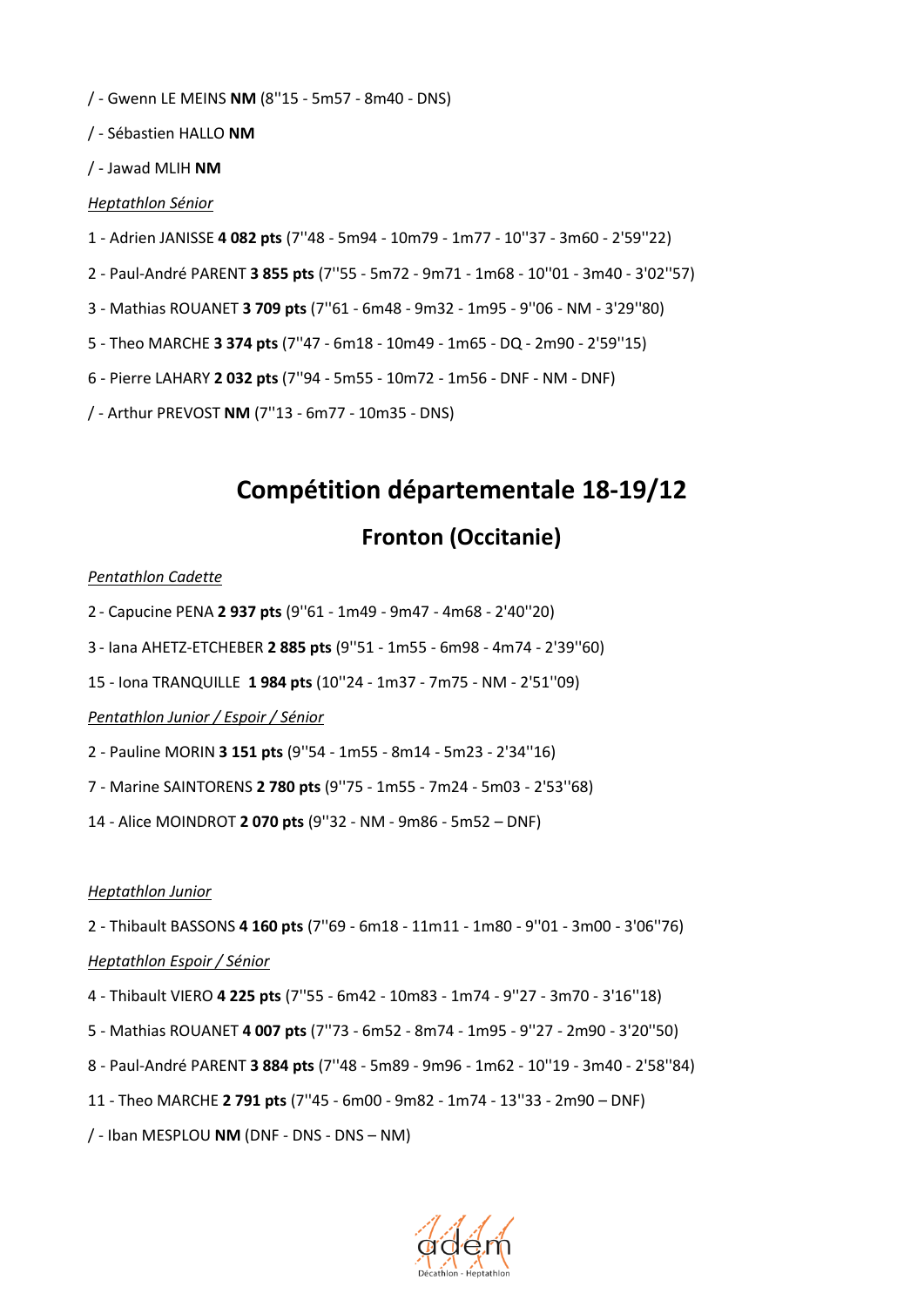# **Championnats régionaux 12/02**

### **Bordeaux (Nouvelle-Aquitaine)**

### Pentathlon Cadette

4 - Iana AHETZ-ETCHEBER **2 992 pts** (9''72 - 1m62 - 6m80 - 4m79 - 2'34''05)

*Pentathlon Junior*

1 - Pauline MORIN **3 273 pts** (9''26 - 1m50 - 8m76 - 5m42 - 2'31''88)

*Pentathlon Espoir* 

2 - Marine SAINTORENS **2 893 pts** (9''84 - 1m53 - 8m04 - 5m19 - 2'48''14)

### *Heptathlon Junior*

- 3 Thibault BASSONS **4 199 pts** (7''77 6m02 11m66 1m84 8''97 3m30 3'12''14)
- 5 Thibault BERNEDE **4 122 pts** (7''40 6m53 8m96 1m72 9''14 3m00 3'04''83)

### *Heptathlon Espoir*

- 1 Thibault VIERO **4 201 pts** (7''57 6m42 10m79 1m75 9''08 3m50 3'17''40)
- 3 Gwenn LE MEINS **3 881 pts** (7''85 5m73 9m72 1m66 9''57 3m50 3'00''40)

*Heptathlon Sénior*

4 - Paul-André PARENT **3 876 pts** (7''55 - 5m23 - 9m91 - 1m63 - 9''77 - 3m60 - 2'57''36)

# **Championnats de France 22/01**

# **Rennes (Bretagne)**

*Pentathlon Junior*

1 - Pauline MORIN **3 280 pts** (9''15 - 1m51 - 9m09 - 5m23 - 2'31''39)

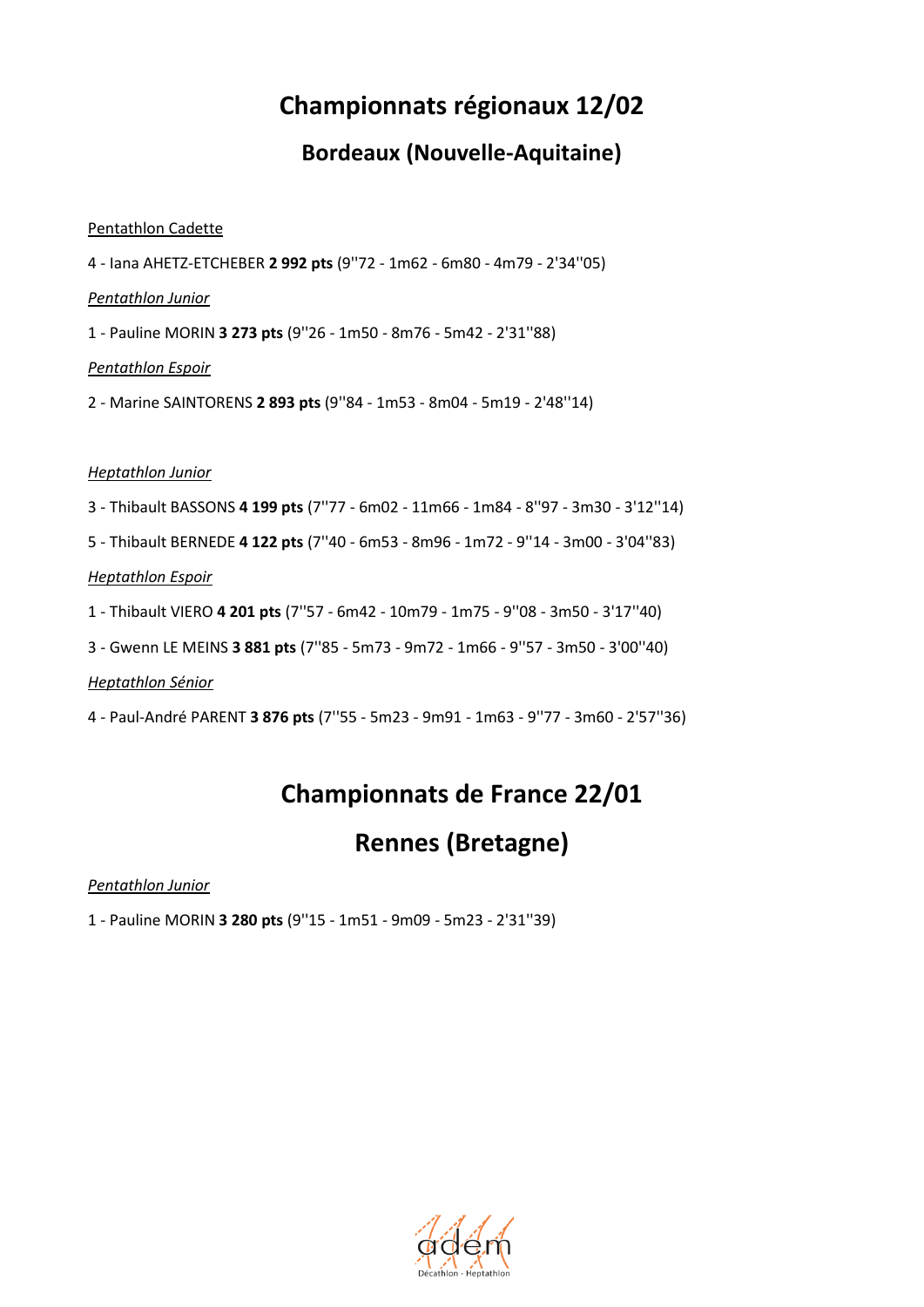# **SAISON OUTDOOR**

### **Championnats départementaux 09-10/04**

### **Dax (Nouvelle-Aquitaine)**

### Heptathlon Cadette

2 – Capucine PENA **4 172 pts** (16''19(+1.1) - 1m48 - 10m00 - 27''65(+1.8) - 4m81(+1.2) - 32m33 - 2'32''25)

#### *Decathlon cadet*

8 - Erwan PICHARD **3 693 pts** (12''54(+2.9) - 5m40(+2.5) - 7m22 - 1m51 - 59''60 - 21''26(-2.3) - 26m53 - 2m20 - 23m71 - 5'11''44)

#### *Decathlon Junior*

2 - Thibault BASSONS **5 274 pts** (11''86(+2.0) - 6m23(+2.9) - 11m89 - NM - 55''27 - 16''86(-2.2) - 36m94 - 3m50 - 47m36 - 5'11''44)

5 - Thibault BERNEDE **4 630 pts** (11''45(+2.0) - NM(+2.1) - 9m64 - 1m81 - 53''52 - 17''48(-2.2) - 27m63 - 2m70 - 34m19 - 5'16''44)

### *Decathlon Sénior*

1 - Théo MARCHE **5 205 pts** (11''49(+1.4) - 5m88(+3.2) - 10m59 - 1m72 - 53''88 - 20''30(-3.3) - 29m06 - 2m90 - 38m92 - 4'47''78)

3 - Gwenn LE MEINS **4 952 pts** (12''50(+1.4) - 6m02(+2.8) - 9m49 - 1m66 - 57''08 - 18''63(-3.3) - 28m66 - 3m20 - 36m77 - 4'50''57)

4 - Pierre DOUAT **4 641 pts** (DNF(+1.4) - 6m25(+0.4) - 12m34 - 1m60 - 52''19 - DNF(-3.3) - 31m55 - 4m00 - 43m49 - 4'55''11)

7 - Thibault VIERO **3 378 pts** (11''72(+1.4) - 6m31(+0.2) - 11m21 - 1m75 - 61''87 - DNF(-3.3) - 32m82)

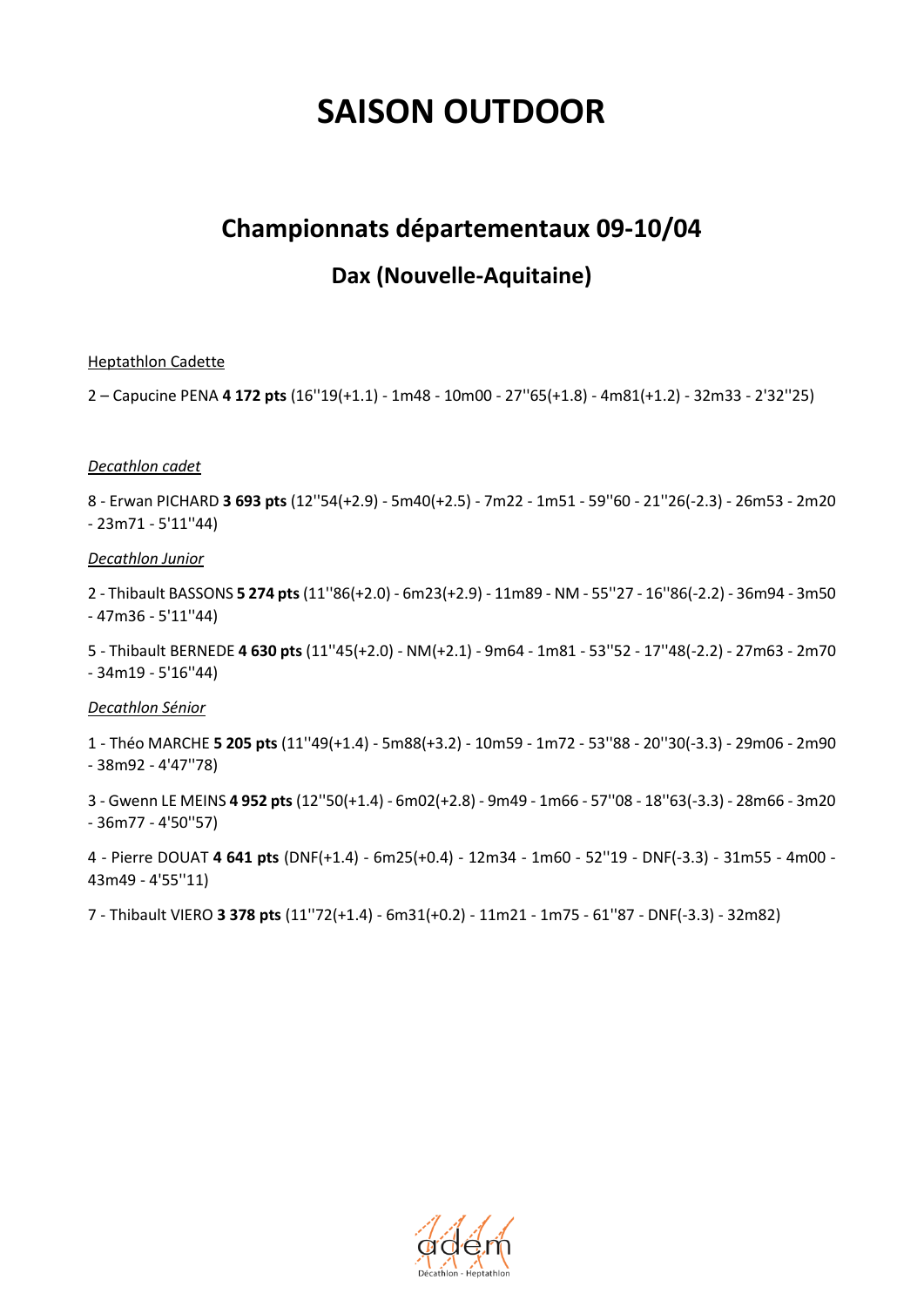# **Championnats régionaux 30/04-01/05**

### **Pau (Nouvelle-Aquitaine)**

### Heptathlon Cadette

- 1 Capucine PENA **4 417 pts** (15''83(+1.8) 1m51 11m07 27''08(+1.9) 4m94(+0.0) 32m22 2'30''78)
- 2 Iana AHETZ-ETCHEBER **3 113 pts** (16''38(+1.8) 1m54 8m13 DNF(+1.9) 4m57(+0.3) 25m32 2'43''18)
- 3 Iona TRANQUILLE **2 959 pts** (17''00(+1.8) 1m39 6m55 29''26(+1.9) 3m94(+1.1) 20m32 2'53''16)

#### *Decathlon Sénior*

2 – Paul-André PARENT **4 479 pts** (11''92(+0.6) - 5m88(+0.8) - 9m70 - NM - 54''76 - 18''93(-0.8) - 24m90 - 3m37 - 29m20 - 4'47''24)

3 - Mathias ROUANET **NM** (12''00(+0.6) - 6m46(+2.3) - 8m30 - 2m02 - DNF - 16''26(-0.8) - DNS)

# **Multistars 30/04-01/05**

### **Grosseto (Italie)**

### *Decathlon Sénior*

5 – Arthur PREVOST **7774 pts** (10''66 – 7m24 – 13m55 – 1m89 – 47''60 – 14''90 – 37m51 – 4m85 – 51m12 – 4''39''46)

# **Défi'Athlon 04/06-05/06**

### **Montpellier (Occitanie)**

Heptathlon Junior

- 13 Pauline MORIN **4 535 pts** (14''96(+0.8) 1m51 8m86 26''35(+1.4) 5m00(+0.0) 33m33 2'26''68)
- 14 Marine JACOB **4 464 pts** (14''65(+0.8) 1m63 9m80 27''00(+1.4) 5m11(-1.1) 30m49 2'46''38)

## **Meeting international d'Arona 04/06-05/06**

### **Arona (Espagne)**

*Decathlon Sénior*

/ – Axel HUBERT **NM** (11''52(+0.5) - 7m06(+0.0) - 14m92 - DNS)